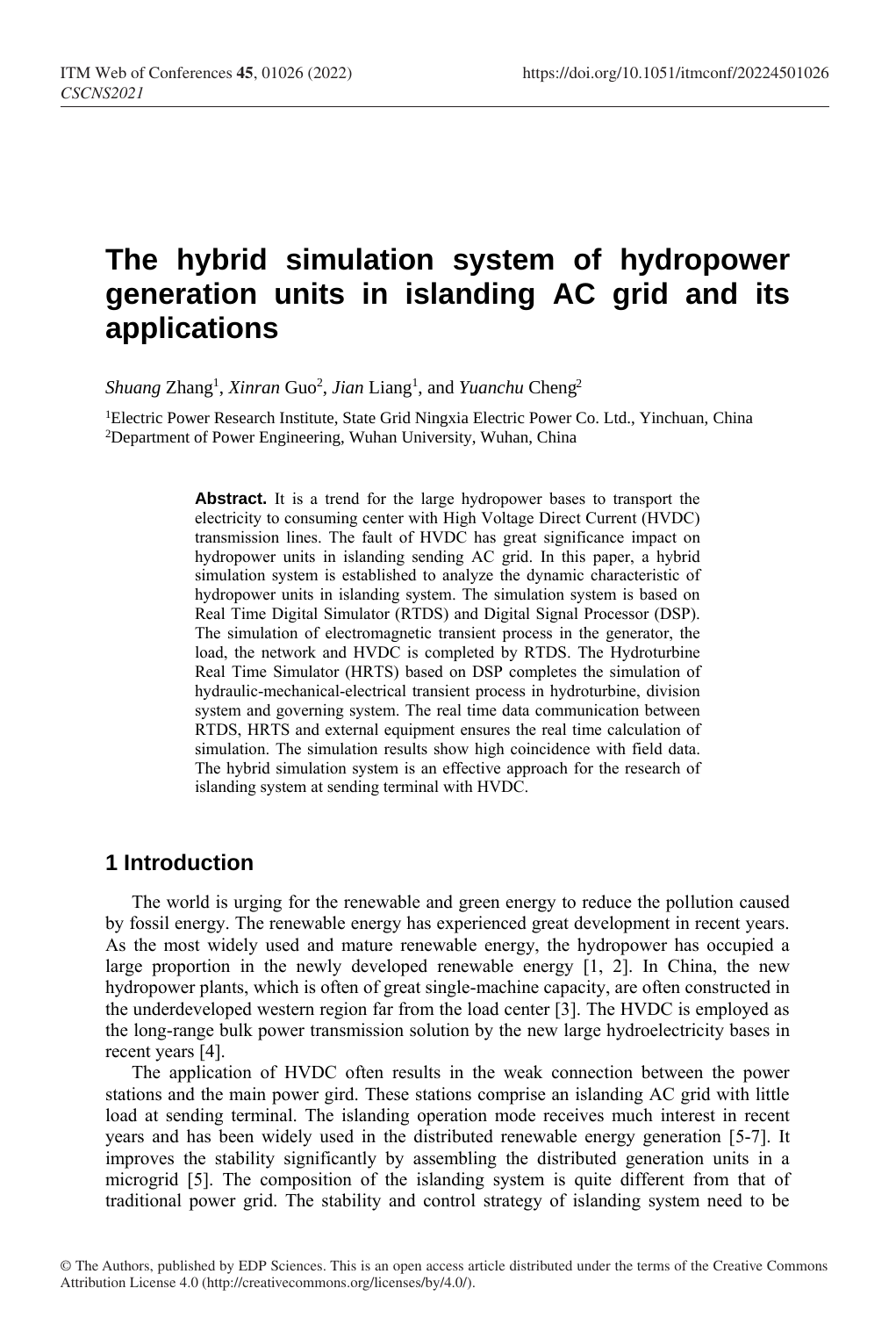studied in depth [6]. Robert J. Best et al. studied the techniques of multiple-set control [8]. Guillermo Martínez-Lucas et al have analysed the frequency control strategy in isolated system composed of hydropower and wind power [9]. In ref. [10], the stability of wind power in small isolated system was discussed. Urban Rudez et al. studied the under frequency load shedding scheme for islanded system with renewable generation [11]. In previous research, the islanding system is often composed of a large quantity of distributed generation units with small single-machine capacity, such as wind power, solar power and small hydro power [6, 7]. However, with the construction of large hydropower stations in Chinese western area and the division of bulk power grid into several asynchronous interconnected grids with HVDC transmission, an increasing number of hydropower stations have adopted the islanding operation mode. Then a new islanding system composed of one or several large hydropower stations appears. Different from the islanding system composed of distributed generation, the new islanding system consists of one or several large hydropower stations with large single-machine capacity. The occupation of each unit in the system is relatively big. With less local load in the islanding system, most of the power should be transport to bulk power grid through HVDC transmission lines. Under this condition, the fault of HVDC has great negative influence on the hydropower units in such an islanding system. Besides, for the existence of water hammer, the transient stability of hydropower units is relatively poor [12]. It is necessary to study the control strategy of the hydropower units in such emerging islanding systems. Chao Yang et al. has studied the integration of variable speed hydropower generation and VSC HVDC [13], while they failed to consider the governing system. GT. Zhang et al. has studied the supplementary control strategy of hydroturbine governor for islanding AC grid at sending terminal [14].

Various tests are required on the control equipment for the research of control strategy of islanding system. The tests in the actual power grid are not available so that the simulation has become the first choice for the research. For this purpose, this paper presented the structure of hybrid simulation system based on RTDS(Real Time Digital Simulator) and HRTS(Hydroturbine Real Time Simulator). Finally, two simulation cases are given to illustrate the accuracy and feasibility of the system.

## **2 The structure of the hybrid simulation system**

The hybrid simulation system is composed of HRTS, RTDS and the monitoring computer, as shown in Fig. 1. HRTS completes the simulation calculation of the hydroturbine, the division system, the governor and the servo system. The RTDS completes the calculation of generator, excitation system, load and network as well as HVDC. The HRTS and RTDS can exchange data real time to complete the simulation together.

There are two simulation modes of the hybrid simulation system. Mode 1 is the full system simulation mode; Mode 2 is the partial system simulation mode.

In mode 1, the full system is simulated. The simulation calculation process is divided into four steps:

1) In HRTS, the output torque  $m_t$  and the flow  $Q$  of hydroturbine are calculated by the hydroturbine and division system equations based on the initial value of guide vane opening y, water head h and rotor speed x;

2) RTDS receives the *m<sup>t</sup>* from HRTS and calculates the present speed x by the equations of generator, excitation system, load and network;

3) HRTS receives the speed signal x, the terminal circuit breaker signal, island operation signal and DC outage signal from RTDS. The guide vane opening y is calculated by the governor and servo system model;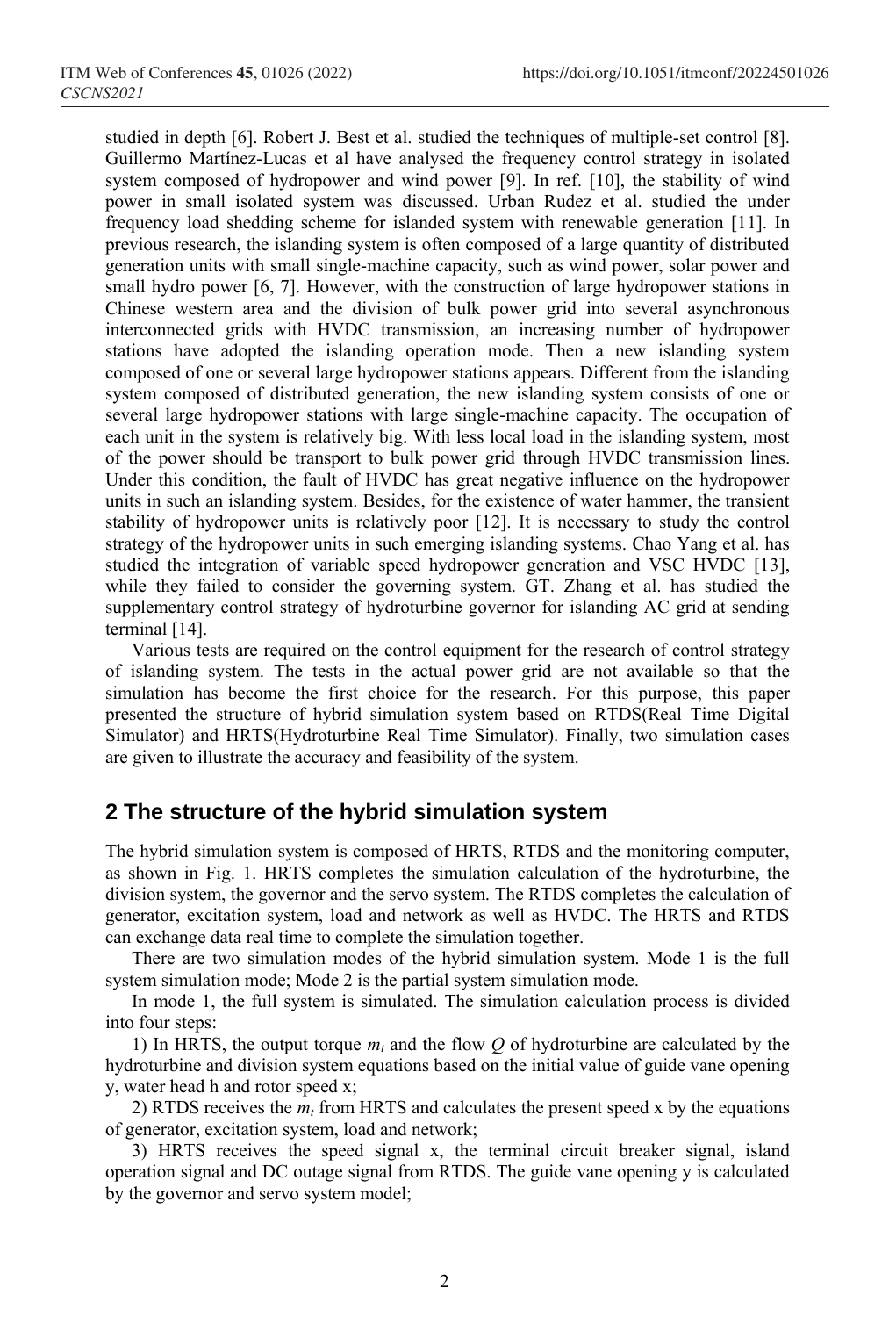4) According to the new parameters, the  $m<sub>t</sub>$  and O at current moment are calculated by the hydroturbine model and division system model. The calculation next is the repetition of the step 2, 3 and 4 until the final results are obtained.

Mode 1 allows the inline modification of the adjusting parameters and control logic of control system. Users can analyze various control strategy in this mode.

In mode 2, the simulation of governor or the control part of governor is realized by the actual equipment instead of the mathematical models. The actual governor obtains the speed signal x from RTDS and then calculates the opening gate y. HRTS is only responsible for the simulation calculation of the hydroturbine and division system or the hydroturbine, division system and servo system. The simulation calculation process of mode 2 is different from that of mode 1 in step 3: The real governor measures the frequency of the AC voltage signal (amplified by power amplifier) of generator from RTDS and then calculates the guide vane opening y. HRTS obtains the guide vane opening y from the governor. Other computational steps are the same with mode 1. By involving the actual equipment in the calculation progress, the mode 2 is available for the check of the actual equipment.



**Fig. 1.** Real-time simulation system of hydro-power unit.

#### **2.1 The HRTS based on DSP**

HRTS is composed of several modules based on DSP. One DSP module can complete the simulation of four units. The number of DSP modules is determined by the need of simulation. The structure of the module is shown in Figure 2. With the requirement for high-speed real time simulation in HRTS (1ms step size), the TMS320F28335 chip with floating processor unit is selected. HRTS adopts the forward and backward system structure without operation system in calculation programming to reduce the occupation of CPU resources. The C Language is used in programming of mathematical model. The calculation method adopts the floating model based on floating processor unit to reduce calculation time consumption and improve calculation accuracy. The test results illustrated that the ADC conversion time is 0.16μs, the calculation time of one step is less than 200μs, and DA output time is 10μs. According to the analysis and test, the real-time performance of HRTS can fulfil the request that the time consumed in one step calculation is less than 1ms.

The HRTS enables both analog communication and digital communication. As for the analog communication, the 16 channel 12 bits A/D converter in DSP is used for the acquisition of the analog quantity from RTDS and external equipment. A DAC7724 chip is inserted in HRTS to achieve D/A output to send results to RTDS. To achieve digital communication, two w5100 Ethernet chips are integrated in HRTS. One is for the communication with backward monitoring computer. The other is used for digital communication with RTDS.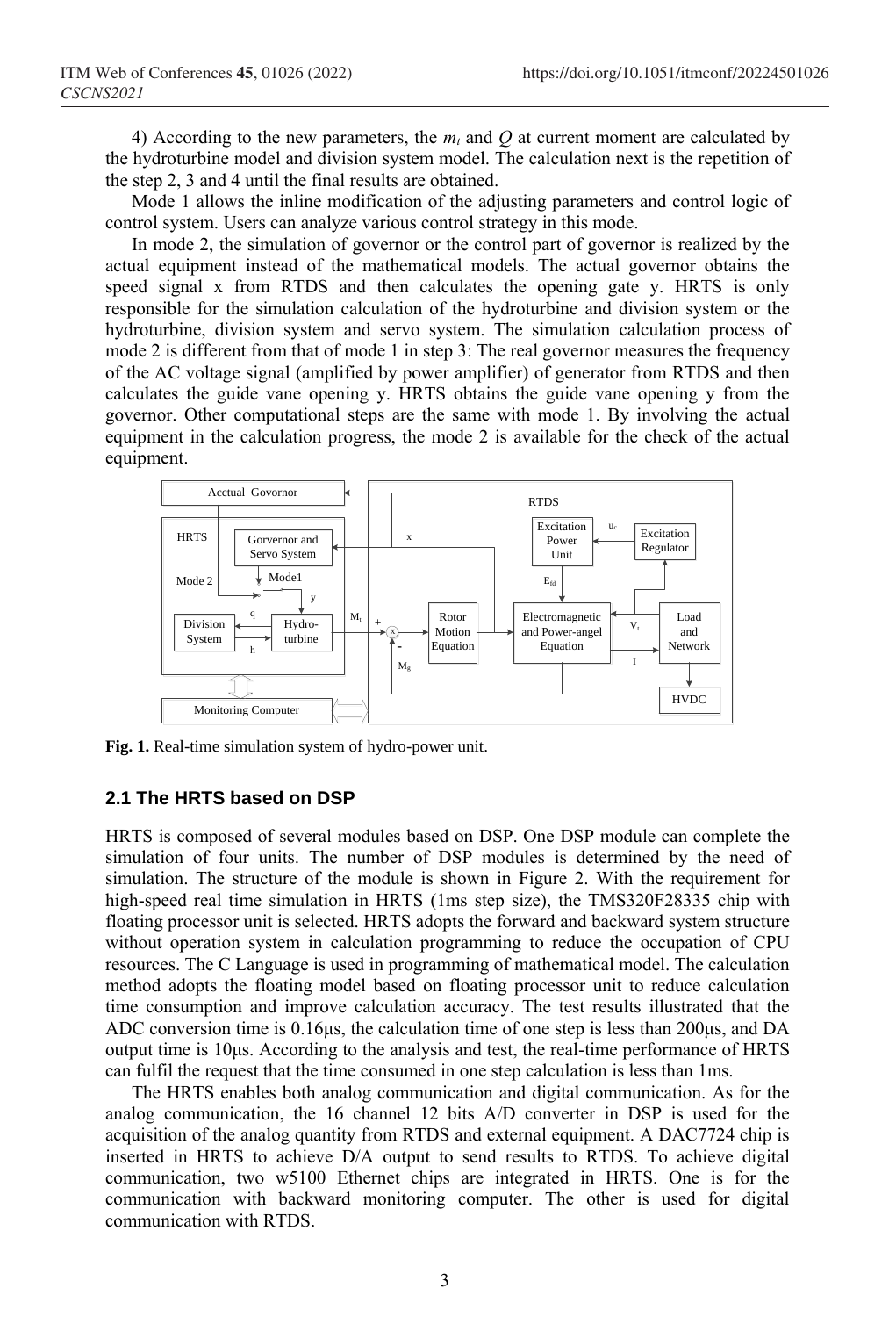

**Fig. 2.** The Structure of DSP module of HRTS.

#### **2.2 RTDS simulation system**

A set of RTDS device in the hybrid simulation system includes three basic cards: Processor Card (TPC), Inter-Rack Communication Card (IRC) and Workstation Interface Card (WIF). TPC is the core component which is responsible for the simulation mathematical calculation in RTDS. In each TPC, two independent DSP chips and the parallel processing architecture are integrated to accomplish the high-speed simulation calculation. To realize the analogue and digital communication, RTDS is equipped with GTAI, GTAO, GTDI and GTDO cards. GTAI and GTAO cards achieve 16-channel analogue outputs and 4-channel inputs for the communication with HRTS and the actual governor. GTDI and GTDO cards can achieve 32bits high-precision digital input/output for the grid-connection control of hydropower units and the HVDC blocking control.

#### **2.3 Real time monitoring system**

To supervise the calculation process of the simulation system, the real time monitoring system for HRTS is developed by the test system development tool LabWindows/CVI. The monitor system enables the real time supervision of simulation process. The system can realize the real time curve display, recording and playback for all parameters.

The monitoring system also provides the good human-machine interaction. Users can modify the parameters online via the monitoring system and the commands from users are sent to HRTS by the monitoring computer. It enables users to simulate different operation condition with various disturbance signals. By modifying the regulating parameters, users can analyse the impact of regulating parameters on governing system. By changing condition parameters, the real time simulation of overall working condition is realized.

# **3 Data interaction between DSP, RTDS and external equipment**

The smooth data interaction between HRTS, RTDS and external equipment is the guarantee for the implementation of the hybrid system. There are three data transmission paths in the hybrid simulation system: 1) the data communication between HRTS and RTDS. The transmitted data are the hydroturbine torque  $m_t$  and unit speed  $x$ ; 2) the data communication between HRTS and monitoring computer. The transmitted data are the parameters of hydropower unit; 3) the data communication between the HRTS, RTDS and the actual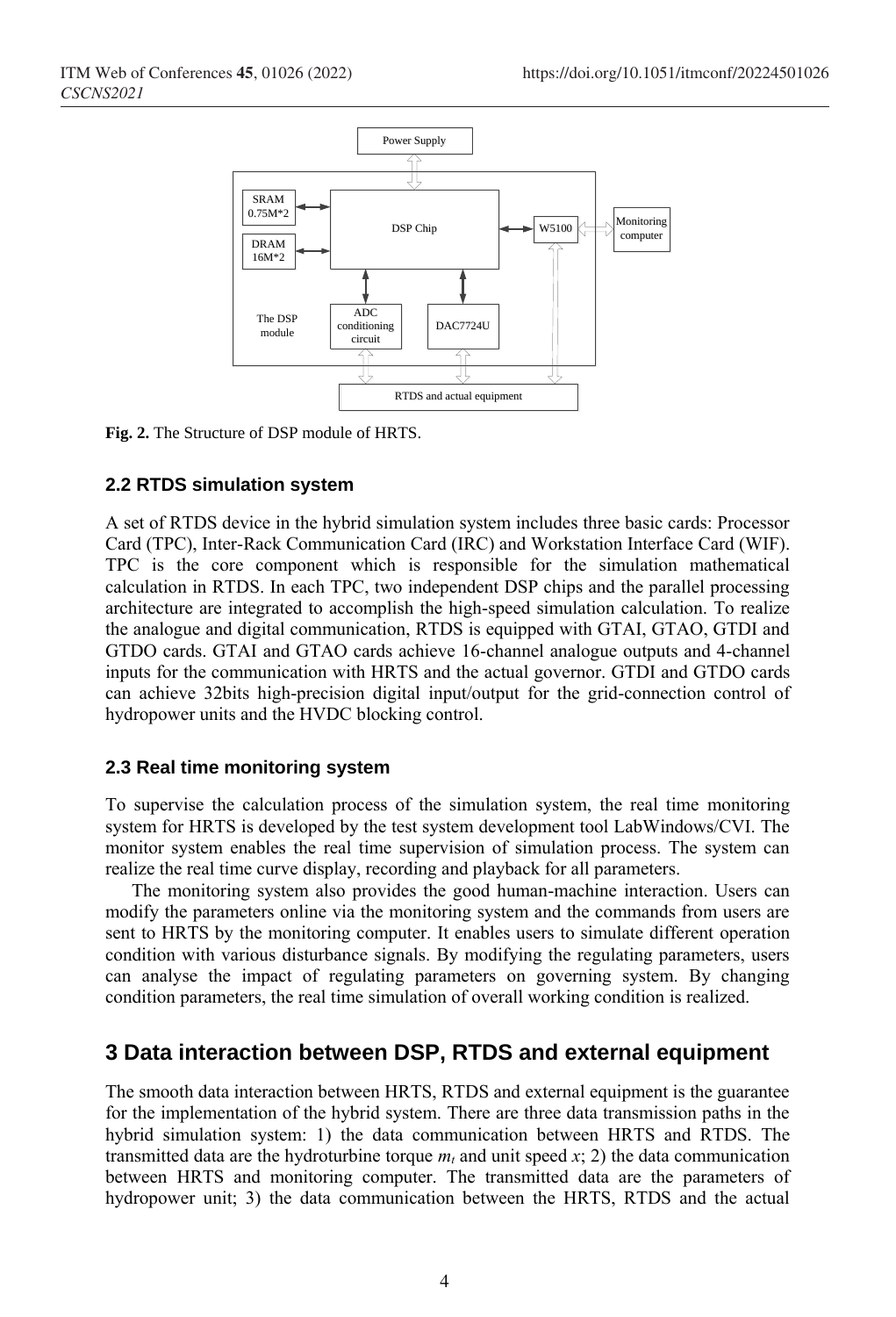control equipment. The transmitted data are the guide vane opening  $y$ , unit speed  $x$ , the terminal voltage and so on.

#### **3.1 Data interaction between HRTS and RTDS**

Two communication mechanisms are available for data exchange between HRTS and RTDS. One is the analog data communication. The other is the digital data communication.

The analog data communication is based on A/D and D/A conversion. In HRTS, a highprecision DAC chip DAC7724 is integrated in the DSP main board to complete the A/D conversion of the output signals. To ensure the real time performance of simulation, the input signal is sent to DSP directly. The A/D conversion of input signals is completed by the A/D converter in DSP. In RTDS, two GTAI cards and two GTAO cards are extended for the analog communication with HRTS. HRTS has built 16-channel analog signal input to obtain signals from RTDS and 4-channel analog signal output to send signals to RTDS.

Digital data communication is based on SV message protocol. SV protocol is a real time communication protocol involved in IEC61850 Standards. It is specially designed for the analog sample data communication. In SV message, a data segment is used to describe the analog sample data. The data segment is divided to 8 channels, which are used to transmit the sampled values of unit speed and hydroturbine torque of four simulated units in the hybrid system. The SV protocol is based on the OSI model. Only four layers are used, which are the application layer, representation layer, data link layer and physical layer. Referring to the hardware, the w5100 chip is integrated in HRTS to achieve the digital data communication. The w5100 chip supports the Ethernet communication programmed in physical layer. RTDS is equipped with the GTDI and GTDO cards to achieve the highprecision digital communication.

#### **3.2 Data interaction between HRTS and monitoring system**

The digital data communication based on TCP/IP protocol is adopted for the communication between HRTS and monitoring computer. HRTS transmits the data to monitoring computer by the w5100 chip. The w5100 is with TCP/IP protocol inherent. The transmission speed can reach 100Mbit/s. The internet connection without operation system is used in the communication between w5100 and monitoring computer to ensure the highspeed communication. The direct bus mode, which means the w5100 is connected with DSP via the data bus and address bus, is adopted to reduce consumption of communication on CPU resources. The transmitted data includes the calculation results of the condition parameters. The monitoring computer is also able to send the modified parameter to HRTS in same way.

#### **3.3 Data interaction between the hybrid simulation system and the external governor**

In simulation mode 2, the actual governor participates the calculation of the system. The analog data communication mechanism is adopted because it is used in the real hydropower unit operation. The data interaction occurs in two places: 1) the governor receives the analog voltage signal from RTDS. The governor samples and converts the analog signal of generator terminal voltage from RTDS and obtains the frequency. 2) HRTS receives the signal from the governor. The governor calculates the  $y_c$  and sends it to the servo system. HRTS obtains the  $y_c$  from the governor or the y from sensors of guide vane. The analog signal is converted by the ADC on DSP chip and used for calculation.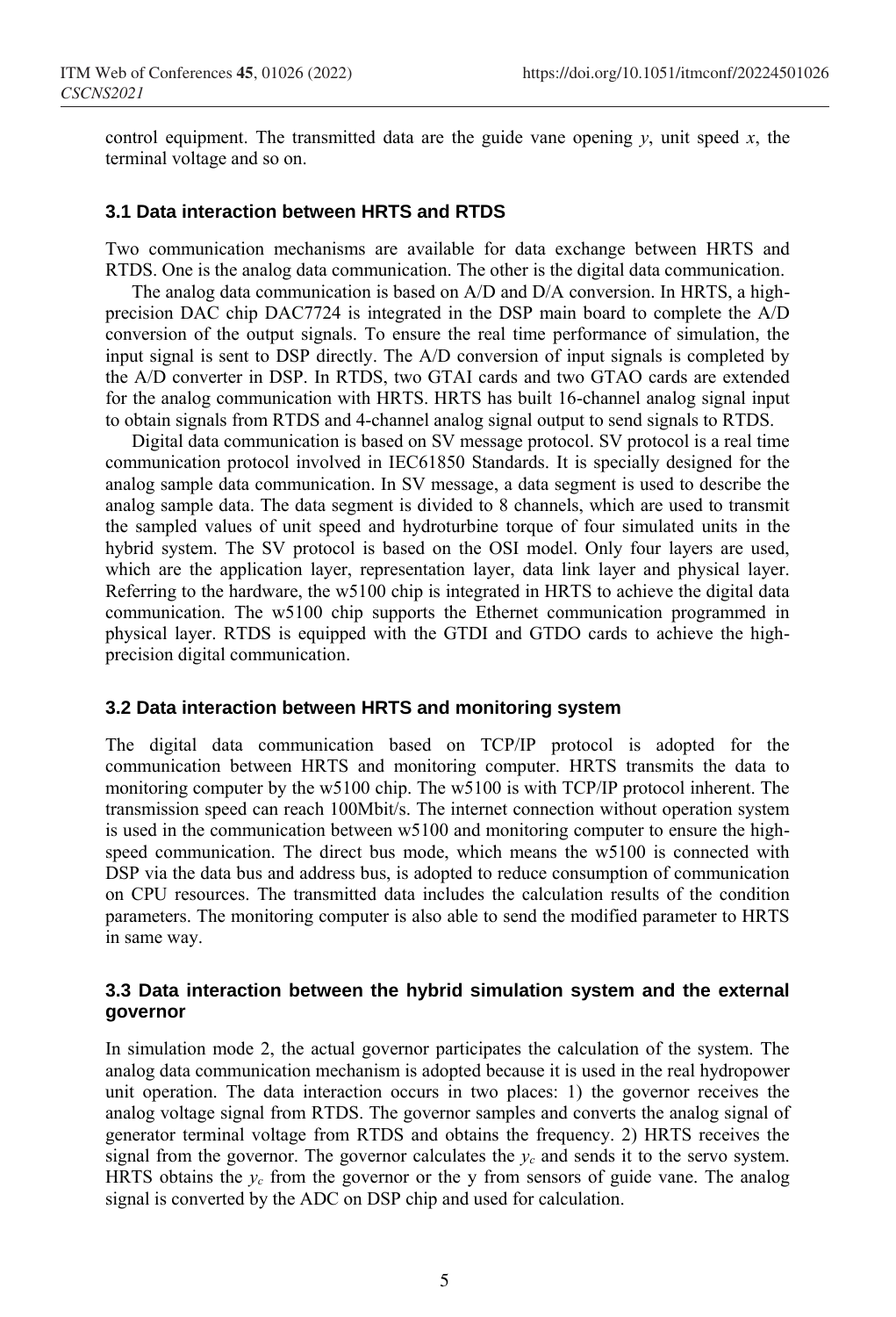#### **3.4 The real time performance of data interaction**

The stable and smooth data communication determines the steady and long-time real time operation of the hybrid simulation system. The complex interaction sequence is not necessary to achieve the real time calculation of the hybrid system. The hybrid system can realize the real time communication with these reasons:

The step size in both HRTS and RTDS can reach 50μs. The step size is small enough for the high-precision simulation calculation.

The transient calculation in RTDS is based on the conservation principle of flux linkage. At the moment of the change of operation condition, the transient force is proportional to the flux linkage and cannot change abruptly. In the transient process, the speed signal *x* from RTDS to HRTS is the integration of the  $\Delta m_t$ . When  $m_t$  is unchanged, the deviation of *x* is tiny and can be neglected.

The step size of the governor is 20ms, which is much larger than that of RTDS. So, the deviation of *x* has little influence on *y*. What's more, the  $m_t$  is calculated by the  $h$ , the *y* and the *x*. The influence of the deviation of *x* on  $m_t$  is reduced further.

For these reasons, the real time simulation is achieved by connect HRTS with RTDS directly.

# **4 Engineering applications**

The real time hybrid simulation system proposed in this paper has already been applied and played a role in the Chusui HVDC projects. The hybrid system is effective in the simulation tests and the check of the real equipment. Two applications are given below as the cases. In each case, the data of simulation mode 1, simulation mode 2 and field test are given to illustrate the effectiveness of the simulation system.

#### **4.1 Application case 1**

The application case 1 is the 100% load rejection test in JAQ plant. The behaviour of units after turning off the generator-end circuit breaker is simulated by the hybrid simulation system with both simulation mode. The parameters of the initial condition are near to rated values. The results of simulation and field test are shown in Table 1 and Fig. 4. In Fig. 3, the subgraph a, b, c are the results of field test, simulation mode 1 and simulation mode 2. The results of simulation show high coincidence with field data.



**Fig. 3.** The results of simulation mode 2 and field test in 100% load rejection test. (a) Field test, (b) Simulation mode 2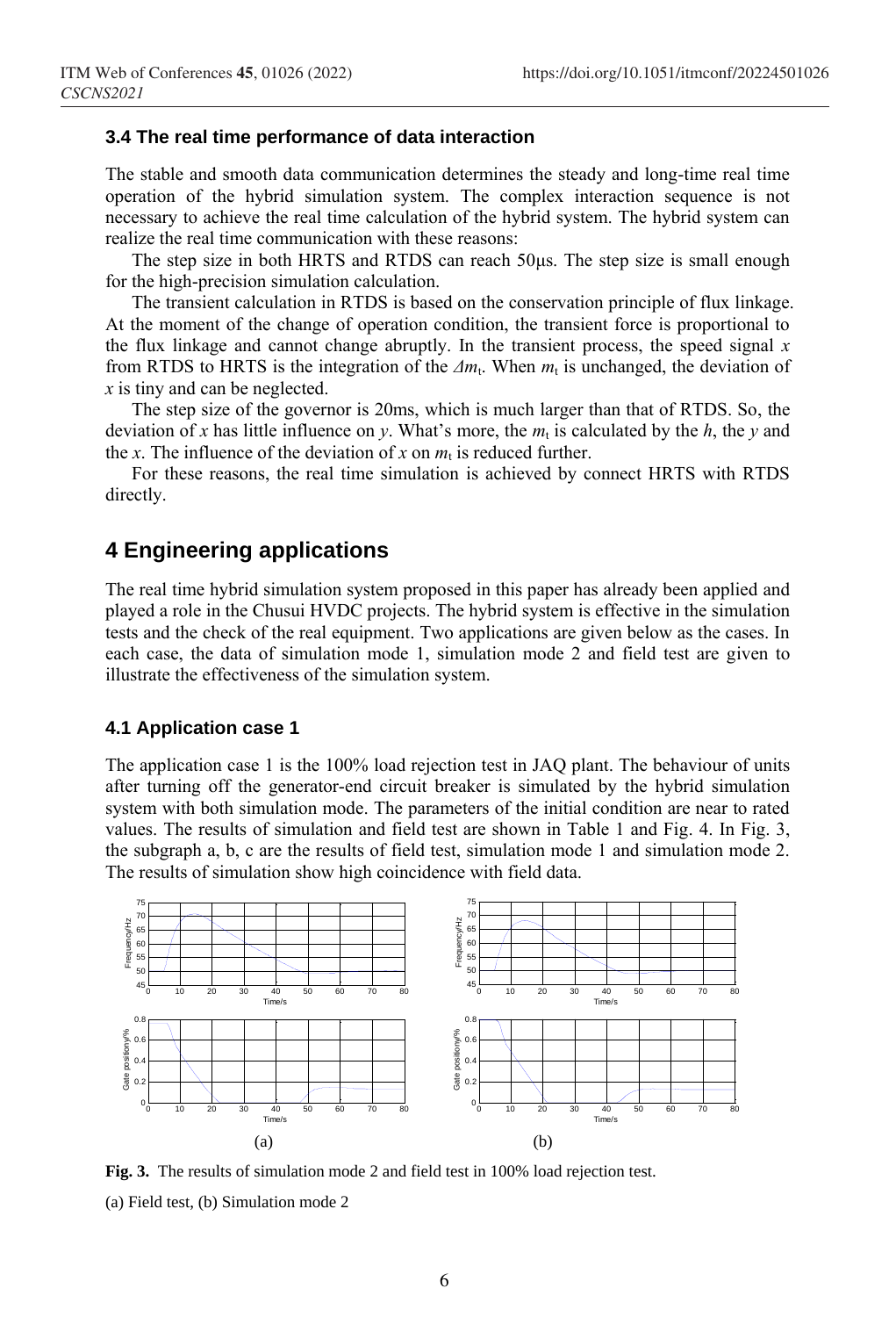| <b>Test type</b>      |                   | mode 1 | mode 2 | <b>Field Test</b> |
|-----------------------|-------------------|--------|--------|-------------------|
| Initial Opening/%     |                   | 77.80  | 79.10  | 76.01             |
| Initial Load/MW       |                   | 576    | 583    | 588               |
| Maximum Frequency /Hz |                   | 69.15  | 68.1   | 70.57             |
| Minimum Frequency /Hz |                   | 49.07  | 48.7   | 48                |
| Occurrence $/s$       | Maximum Frequency | 7.9    |        | 7.5               |
|                       | Minimum Frequency | 46     | 42.5   | 45.5              |
| Stable Opening /%     |                   | 12     | 12     | 12.               |

**Table 1.** The results of simulation mode 1, 2 and field data in 100% load rejection test.

## **4.2 Application case 2**

The application case 2 is the bipolar block test in JAQ plant. In this test, the behaviour of the hydropower unit when bipolar block happens is simulated. JAQ plant is at sending terminal of Chusui HVDC transmission. In JAQ plant, the six units are the same. The water head is the rated value. The initial load is 510MW. The simulation results and field data of Unit  $1#$  are shown in Table 2 and Fig. 4. It can be observed that the peak value, the rising time and stable value of frequency in simulation test is in essentially agreement with field data. The recovery of frequency in simulation is faster than the field test.



**Fig. 4.** The results of simulation mode 2 and field test in bipolar block test.

(a) Field test, (b) Simulation mode 2.

**Table 2.** The results of simulation mode 1, 2 and field data in bipolar block test.

| Test type             |                   | mode 1 | mode 2 | <b>Field Test</b> |
|-----------------------|-------------------|--------|--------|-------------------|
| Initial Load/MW       |                   | 513    | 513    | 510               |
| Maximum Frequency /Hz |                   | 62.90  | 62.6   | 63.64             |
| Minimum Frequency /Hz |                   | 49.94  | 49.8   | 46.32             |
| Occurrence $\sqrt{s}$ | Maximum Frequency | 7.70   | 77     | 8.50              |
|                       | Minimum Frequency | 38.04  | 35.7   | 45                |
|                       | Positive Power    | 16.43  | 16     | 17.11             |
|                       | Negative Power    | 35.65  | 35     | 41.35             |

## **4.3 Discussion**

It can be observed from the application cases above that the hybrid system can simulate the islanding system in high precision. The results of simulation mode 1, simulation mode 2 and field test show high coincidence. It demonstrates that the mathematical model of the system is accurate enough to describe the characteristic of the islanding system. The real